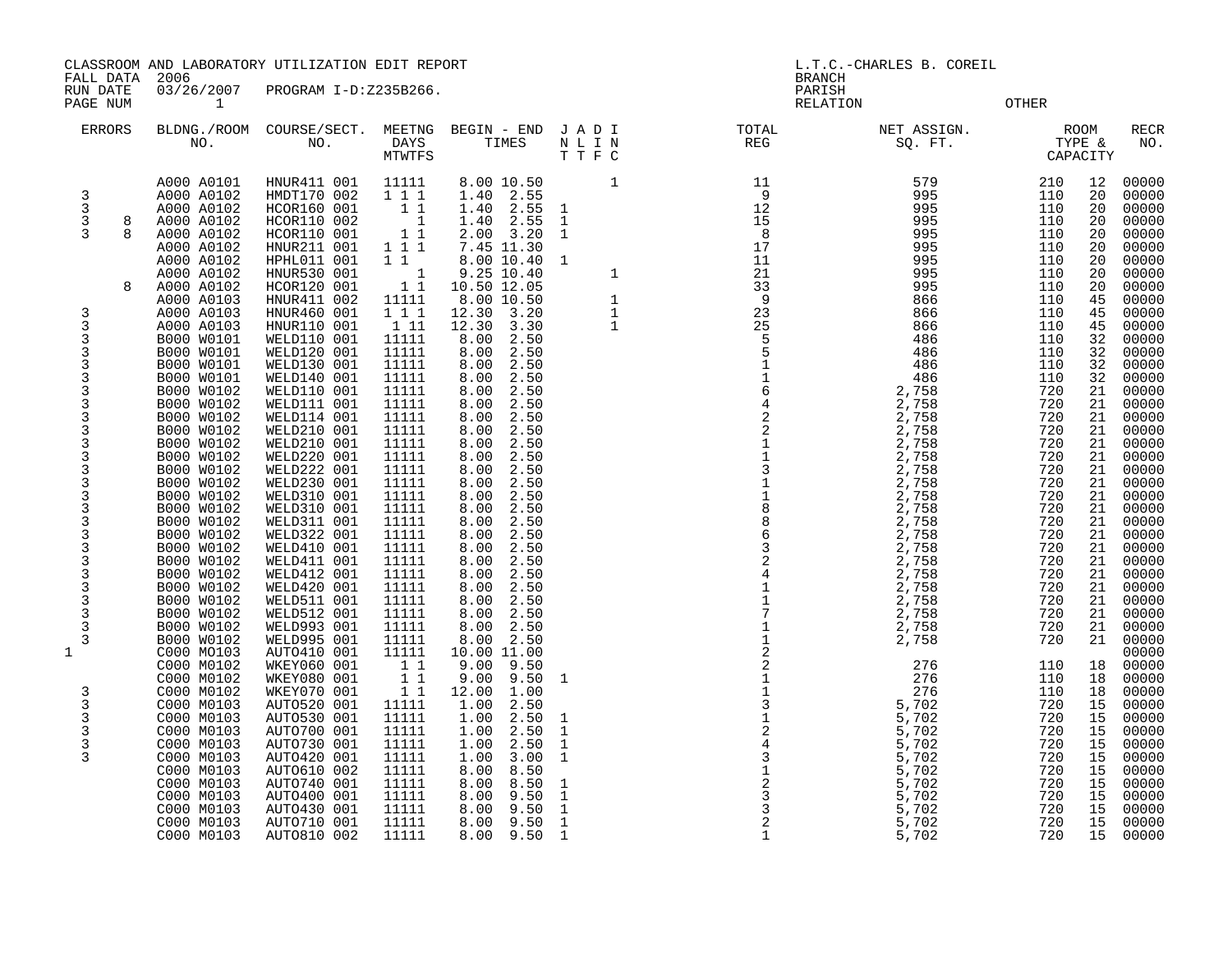CLASSROOM AND LABORATORY UTILIZATION EDIT REPORT

FALL DATA 2006 RUN DATE 03/26/2007 PROGRAM I-D:Z235B266

| הדעת וזטזו  | 00001007 | LIVOULLEU L<br>L D'ALJJDLVV. | ᄄᅎᅺᄾᆂᇦᇅ                  |
|-------------|----------|------------------------------|--------------------------|
| PAGE<br>NUM |          |                              | <b>RELATION</b><br>OTHER |

| DIT REPORT                                                                                                                                                                                                                                                                                                                                                                                                                                                                                                                                                                                                                                                              |                                                                                                                                                        | <b>BRANCH</b>                                                                                                                                                                                   | L.T.C.-CHARLES B. COREIL                                                                                                                                                                                                      |                                                                                                                                                                                                                                                                                                                                                             |                                                                                                                                                                                                                                                 |
|-------------------------------------------------------------------------------------------------------------------------------------------------------------------------------------------------------------------------------------------------------------------------------------------------------------------------------------------------------------------------------------------------------------------------------------------------------------------------------------------------------------------------------------------------------------------------------------------------------------------------------------------------------------------------|--------------------------------------------------------------------------------------------------------------------------------------------------------|-------------------------------------------------------------------------------------------------------------------------------------------------------------------------------------------------|-------------------------------------------------------------------------------------------------------------------------------------------------------------------------------------------------------------------------------|-------------------------------------------------------------------------------------------------------------------------------------------------------------------------------------------------------------------------------------------------------------------------------------------------------------------------------------------------------------|-------------------------------------------------------------------------------------------------------------------------------------------------------------------------------------------------------------------------------------------------|
| 35B266.                                                                                                                                                                                                                                                                                                                                                                                                                                                                                                                                                                                                                                                                 |                                                                                                                                                        | PARISH<br><b>RELATION</b>                                                                                                                                                                       |                                                                                                                                                                                                                               | <b>OTHER</b>                                                                                                                                                                                                                                                                                                                                                |                                                                                                                                                                                                                                                 |
| MEETNG<br>BEGIN - END<br>TIMES<br>DAYS<br>MTWTFS                                                                                                                                                                                                                                                                                                                                                                                                                                                                                                                                                                                                                        | JADI<br>NLIN<br>TTFC                                                                                                                                   | TOTAL<br><b>REG</b>                                                                                                                                                                             | NET ASSIGN.<br>SQ. FT.                                                                                                                                                                                                        | <b>ROOM</b><br>TYPE &<br>CAPACITY                                                                                                                                                                                                                                                                                                                           | <b>RECR</b><br>NO.                                                                                                                                                                                                                              |
| 11111<br>8.00 10.00<br>11111<br>8.00 10.00<br>8.00 10.00<br>11111<br>8.00 10.00<br>11111<br>8.00 10.00<br>11111<br>11111<br>8.00 10.00<br>1 111<br>8.00 10.00<br>1 111<br>8.00 10.00<br>1 111<br>8.00 10.00<br>1 111<br>8.00 10.00<br>11111<br>10.00 10.50<br>111<br>10.00 10.50<br>11111<br>10.00 11.50<br>11111<br>10.00 11.50<br>10.00 11.50<br>11111<br>11111<br>10.00 12.00<br>11111<br>10.00 12.00<br>11111<br>10.00 12.00<br>1 1 1<br>1.00<br>1.50<br>1 1 1<br>1.00<br>1.50<br>$1\quad1$<br>1.40<br>2.55<br>11111<br>8.00<br>8.50<br>8.00<br>1 111<br>9.15<br>11111<br>9.00<br>9.50<br>11111<br>9.00<br>9.50<br>10.50 12.05<br>$1\quad1$<br>11111<br>11.00 11.50 | 1<br>1<br>1<br>1<br>1<br>1<br>1<br>1<br>1<br>$\mathbf 1$<br>1<br>1<br>1<br>1<br>1<br>1<br>1<br>1<br>1<br>1<br>1<br>1<br>$1\,$<br>1<br>1<br>1<br>1<br>1 | 3<br>$\mathbf 1$<br>$\mathbf 1$<br>$\frac{1}{2}$<br>$\mathbf 1$<br>$\frac{1}{2}$<br>$\mathbf 1$<br>$\sqrt{6}$<br>$\overline{3}$<br>$\sqrt{ }$<br>16<br>3<br>$\,4$<br>$\overline{3}$<br>11<br>31 | 5,702<br>5,702<br>5,702<br>5,702<br>5,702<br>5,702<br>5,702<br>5,702<br>5,702<br>5,702<br>5,702<br>5,702<br>5,702<br>5,702<br>5,702<br>5,702<br>5,702<br>5,702<br>689<br>689<br>689<br>689<br>689<br>689<br>689<br>689<br>689 | 720<br>15<br>720<br>15<br>720<br>15<br>720<br>15<br>720<br>15<br>15<br>720<br>15<br>720<br>720<br>15<br>15<br>720<br>15<br>720<br>720<br>15<br>15<br>720<br>15<br>720<br>720<br>15<br>15<br>720<br>15<br>720<br>720<br>15<br>720<br>15<br>46<br>110<br>110<br>46<br>110<br>46<br>110<br>46<br>46<br>110<br>46<br>110<br>46<br>110<br>110<br>46<br>46<br>110 | 00000<br>00000<br>00000<br>00000<br>00000<br>00000<br>00000<br>00000<br>00000<br>00000<br>00000<br>00000<br>00000<br>00000<br>00000<br>00000<br>00000<br>00000<br>00000<br>00000<br>00000<br>00000<br>00000<br>00000<br>00000<br>00000<br>00000 |

| ERRORS | NO.                      | BLDNG./ROOM COURSE/SECT.<br>NO. | MEETNG<br><b>DAYS</b><br><b>MTWTFS</b> | BEGIN - END<br>TIMES         | JADI<br>NLIN<br>TTFC                        | TOTAL<br><b>REG</b>              | NET ASSIGN.<br>SQ. FT. | <b>ROOM</b><br>TYPE &<br>CAPACITY |                | <b>RECR</b><br>NO. |
|--------|--------------------------|---------------------------------|----------------------------------------|------------------------------|---------------------------------------------|----------------------------------|------------------------|-----------------------------------|----------------|--------------------|
|        | C000 M0103<br>C000 M0103 | AUTO100 001<br>AUTO340 001      | 11111<br>11111                         | 8.00 10.00<br>8.00 10.00     | 1<br>$\mathbf{1}$                           | 3<br>$\mathbf 1$<br>$\mathbf{1}$ | 5,702<br>5,702         | 720<br>720<br>720                 | 15<br>15<br>15 | 00000<br>00000     |
|        | C000 M0103<br>C000 M0103 | AUTO510 001<br>AUTO650 001      | 11111<br>11111                         | 8.00 10.00<br>8.00 10.00     | $\mathbf{1}$<br>$\mathbf{1}$                |                                  | 5,702<br>5,702         | 720                               | 15             | 00000<br>00000     |
|        | C000 M0103               | AUTO660 001                     | 11111                                  | 8.00 10.00                   | $\mathbf 1$                                 |                                  | 5,702                  | 720                               | 15             | 00000              |
|        | C000 M0103               | AUTO730 002                     | 11111                                  | 8.00 10.00                   | $\mathbf{1}$                                | $\mathbf{1}$                     | 5,702                  | 720                               | 15             | 00000              |
|        | C000 M0103               | AUTO100 002                     | 1 111                                  | 8.00 10.00                   | $\mathbf 1$                                 |                                  | 5,702                  | 720                               | 15             | 00000              |
|        | C000 M0103<br>C000 M0103 | AUTO130 001<br>AUTO200 001      | 1 111<br>1 111                         | 8.00 10.00<br>8.00 10.00     | $\mathbf 1$<br>$\mathbf{1}$                 | $\mathbf{1}$                     | 5,702<br>5,702         | 720<br>720                        | 15<br>15       | 00000<br>00000     |
| 8      | C000 M0103               | AUTO500 001                     | 1 111                                  | 8.00 10.00                   | $\mathbf{1}$                                | $\mathbf{1}$                     | 5,702                  | 720                               | 15             | 00000              |
|        | C000 M0103               | AUTO410 002                     | 11111                                  | 10.00 10.50                  |                                             |                                  | 5,702                  | 720                               | 15             | 00000              |
|        | C000 M0103               | AUTO630 001                     | 1 1 1                                  | 10.00 10.50                  | $\mathbf{1}$                                | $\mathbf 1$                      | 5,702                  | 720                               | 15             | 00000              |
|        | C000 M0103               | AUTO440 001                     | 11111                                  | 10.00 11.50                  | $\mathbf 1$                                 | $\overline{c}$<br>$\mathbf 1$    | 5,702                  | 720<br>720                        | 15<br>15       | 00000              |
|        | C000 M0103<br>C000 M0103 | AUTO620 001<br>AUTO720 001      | 11111<br>11111                         | 10.00 11.50<br>10.00 11.50   | $\mathbf{1}$<br>$\mathbf 1$                 | $\mathbf 1$                      | 5,702<br>5,702         | 720                               | 15             | 00000<br>00000     |
|        | C000 M0103               | AUTO110 001                     | 11111                                  | 10.00 12.00                  | 1                                           |                                  | 5,702                  | 720                               | 15             | 00000              |
|        | C000 M0103               | AUTO540 001                     | 11111                                  | 10.00 12.00                  | $\mathbf{1}$                                | $\frac{2}{2}$                    | 5,702                  | 720                               | 15             | 00000              |
|        | C000 M0103               | AUTO850 001                     | 11111                                  | 10.00 12.00                  | 1                                           | $\mathbf{1}$                     | 5,702                  | 720                               | 15             | 00000              |
| 3<br>3 | E000 B0110<br>E000 B0110 | ENGL040 001<br>ENGL050 001      | 1 1 1<br>111                           | 1.00<br>1.50<br>1.00<br>1.50 |                                             | $\sqrt{6}$<br>3                  | 689<br>689             | 110<br>110                        | 46<br>46       | 00000<br>00000     |
| 3      | E000 B0110               | ENGL030 001                     | 11                                     | 2.55<br>1.40                 | $\mathbf{1}$<br>1                           | 7                                | 689                    | 110                               | 46             | 00000              |
|        | E000 B0110               | ACCT100 001                     | 11111                                  | 8.00<br>8.50                 | 1                                           | 16                               | 689                    | 110                               | 46             | 00000              |
|        | E000 B0110               | ACCT300 001                     | 1 111                                  | 8.00<br>9.15                 | $\mathbf{1}$<br>1                           | 3                                | 689                    | 110                               | 46             | 00000              |
|        | E000 B0110               | ACCT200 001                     | 11111                                  | 9.00<br>9.50                 | 1<br>1                                      | 4                                | 689                    | 110                               | 46             | 00000              |
|        | E000 B0110<br>E000 B0110 | ACCT250 001<br>JOBS450 001      | 11111<br>11                            | 9.00<br>9.50<br>10.50 12.05  | $\mathbf{1}$<br>1                           | 3<br>11                          | 689<br>689             | 110<br>110                        | 46<br>46       | 00000<br>00000     |
|        | E000 B0110               | ORNT000 001                     | 11111                                  | 11.00 11.50                  | 1<br>1                                      | 31                               | 689                    | 110                               | 46             | 00000              |
| 3      | E000 B0111               | MACH350 002                     | 1 1                                    | 2.55<br>1.40                 |                                             | 1                                | 689                    | 110                               | 15             | 00000              |
| 3      | E000 B0111               | DVEN090 001                     | 1111                                   | 2.00<br>2.50                 | $\mathbf{1}$<br>1                           | $\overline{2}$                   | 689                    | 110                               | 15             | 00000              |
| 3      | E000 B0111               | DVEN091 001                     | 1111                                   | 2.50<br>2.00                 | $\mathbf{1}$<br>1                           | $\mathbf{1}$                     | 689                    | 110                               | 15             | 00000              |
| 3<br>3 | E000 B0111<br>E000 B0111 | DVEN092 001<br>DVRE090 001      | 1111<br>1111                           | 2.50<br>2.00<br>2.00<br>2.50 | 1<br>1<br>$\mathbf{1}$<br>1                 | 2<br>5                           | 689<br>689             | 110<br>110                        | 15<br>15       | 00000<br>00000     |
| 3      | E000 B0111               | DVRE091 001                     | 1111                                   | 2.00<br>2.50                 | 1<br>1                                      | 2                                | 689                    | 110                               | 15             | 00000              |
| 3      | E000 B0111               | DVRE092 001                     | 1111                                   | 2.50<br>2.00                 | $\mathbf{1}$<br>1                           |                                  | 689                    | 110                               | 15             | 00000              |
|        | E000 B0111               | ACCT250 002                     | 11111                                  | 10.00 10.50                  | $\mathbf 1$                                 | $\mathbf{1}$                     | 689                    | 110                               | 15             | 00000              |
|        | E000 B0111<br>E000 B0111 | DVRE091 002<br>MACH350 001      | 1 1 1<br>1 1 1                         | 10.00 10.50<br>10.00 10.50   | 1<br>1<br>$\mathbf{1}$                      | 3                                | 689<br>689             | 110<br>110                        | 15<br>15       | 00000<br>00000     |
| 3      | E000 B0114               | CPTR000 002                     | 1 1 1                                  | 1.50<br>1.00                 |                                             | 12                               | 738                    | 110                               | 15             | 00000              |
| 3      | E000 B0114               | KYBD000 002                     | $1\quad1$                              | 2.55<br>1.40                 | $\mathbf 1$                                 | 3                                | 738                    | 110                               | 15             | 00000              |
| 3      | E000 B0114               | ISYS450 001                     | 11111                                  | 2.00<br>2.50                 | $\mathbf{1}$<br>1                           |                                  | 738                    | 110                               | 15             | 00000              |
| 3      | E000 B0114               | ISYS550 001                     | 11111                                  | 2.00<br>2.50                 | 1<br>1                                      | 1                                | 738                    | 110                               | 15             | 00000              |
|        | E000 B0114<br>E000 B0114 | CPTR300 001<br>KYBD110 002      | 1111<br>1111                           | 8.00<br>8.50<br>8.00<br>8.50 | 1<br>1<br>1                                 | 2                                | 738<br>738             | 110<br>110                        | 15<br>15       | 00000<br>00000     |
|        | E000 B0114               | KYBD210 003                     | 1111                                   | 8.00<br>8.50                 | 1<br>1                                      | $\mathbf{1}$                     | 738                    | 110                               | 15             | 00000              |
|        | E000 B0114               | OSYS250 001                     | 1 11                                   | 8.00<br>8.50                 | 1<br>1                                      | $\mathbf{1}$                     | 738                    | 110                               | 15             | 00000              |
|        | E000 B0114               | MAST110 001                     | 11 11                                  | 9.50<br>9.00                 | 1                                           |                                  | 738                    | 110                               | 15             | 00000              |
|        | E000 B0114               | OSYS100 001                     | $1\quad1$                              | 9.25 10.40                   | $\mathbf{1}$                                | 6                                | 738                    | 110                               | 15             | 00000              |
|        | E000 B0114<br>E000 B0114 | KYBD110 004<br>KYBD000 001      | 11111<br>1 1 1                         | 10.00 10.50<br>10.00 10.50   | $\mathbf{1}$<br>$\mathbf 1$<br>$\mathbf{1}$ | 1<br>13                          | 738<br>738             | 110<br>110                        | 15<br>15       | 00000<br>00000     |
|        | E000 B0114               | KBYD110 001                     | 1 1 1                                  | 11.00 11.50                  |                                             | 13                               | 738                    | 110                               | 15             | 00000              |
|        | E000 B0114               | KYBD110 003                     | 1 1 1                                  | 11.00 11.50 1                | 1                                           | 1                                | 738                    | 110                               | 15             | 00000              |
|        |                          |                                 |                                        |                              |                                             |                                  |                        |                                   |                |                    |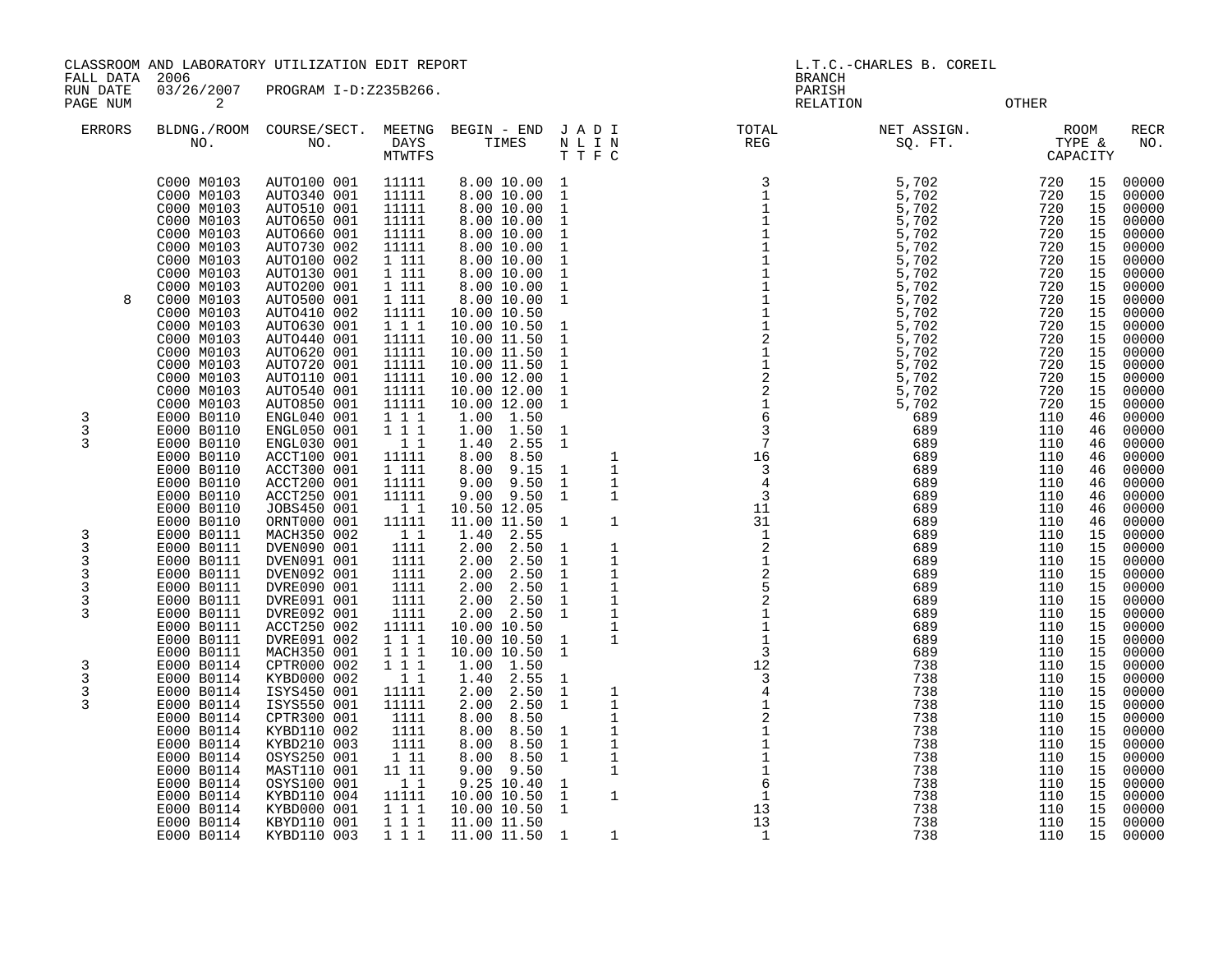|                       |   |                          | CLASSROOM AND LABORATORY UTILIZATION EDIT REPORT |                          |                      |     |                      |              | L.T.C.-CHARLES B. COREIL |            |                            |                    |
|-----------------------|---|--------------------------|--------------------------------------------------|--------------------------|----------------------|-----|----------------------|--------------|--------------------------|------------|----------------------------|--------------------|
| FALL DATA<br>RUN DATE |   | 2006<br>03/26/2007       | PROGRAM I-D:Z235B266.                            |                          |                      |     |                      |              | <b>BRANCH</b><br>PARISH  |            |                            |                    |
| PAGE NUM              |   |                          |                                                  |                          |                      |     |                      |              | RELATION                 | OTHER      |                            |                    |
| ERRORS                |   | BLDNG./ROOM<br>NO.       | COURSE/SECT.<br>NO.                              | MEETNG<br>DAYS<br>MTWTFS | BEGIN - END<br>TIMES |     | JADI<br>NLIN<br>TTFC | TOTAL<br>REG | NET ASSIGN.<br>SQ. FT.   |            | ROOM<br>TYPE &<br>CAPACITY | <b>RECR</b><br>NO. |
|                       |   | E000 B0114               | KYBD210 001                                      | 111                      | 11.00 11.50          | - 1 |                      |              | 738                      | 110        | 15                         | 00000              |
|                       |   | E000 B0114               | KYBD210 002                                      | 111                      | 11.00 11.50          |     |                      |              | 738                      | 110        | 15                         | 00000              |
|                       |   | E000 B0114               | CPTR000 001                                      | 11                       | 12.15<br>1.30        |     |                      | 16           | 738                      | 110        | 15                         | 00000              |
|                       |   | E000 B0115               | DVMA090 002                                      | 111                      | 1.00<br>1.50         |     |                      | 13           | 738                      | 110        | 15                         | 00000              |
|                       |   | E000 B0115               | DVRE092 002                                      | 111                      | 1.00<br>1.50<br>2.55 |     |                      | 13           | 738                      | 110        | 15                         | 00000              |
|                       |   | E000 B0115<br>E000 B0115 | MAST210 001<br>CPTR310 001                       | 111<br>11111             | 1.40<br>8.00<br>8.50 |     |                      |              | 738<br>738               | 110<br>110 | 15<br>15                   | 00000<br>00000     |
|                       |   | E000 B0115               | AHMA000 002                                      | 111                      | 8.00<br>8.50         |     |                      |              | 738                      | 110        | 15                         | 00000              |
|                       |   | E000 B0115               | AHMA000 001                                      | 1111                     | 8.00<br>8.50         |     |                      |              | 738                      | 110        | 15                         | 00000              |
|                       |   | E000 B0115               | CPTR640 001                                      | 1111                     | 8.00<br>8.50         |     |                      |              | 738                      | 110        | 15                         | 00000              |
|                       |   | E000 B0115               | DVRE092 003                                      | 11                       | 8.00 10.50           |     |                      |              | 738                      | 110        | 15                         | 00000              |
|                       |   | E000 B0115               | AHRE000 002                                      | 111                      | 9.00<br>9.50         |     |                      |              | 738                      | 110        | 15                         | 00000              |
|                       |   | E000 B0115               | DVMA090 001                                      | 1111                     | 9.00<br>9.50         |     |                      | 12           | 738                      | 110        | 15                         | 00000              |
|                       |   | E000 B0115               | MAST230 001                                      | 111                      | 10.00 10.50          |     |                      |              | 738                      | 110        | 15                         | 00000              |
|                       |   | E000 B0115               | CPTR310 002                                      | 1 11                     | 10.00 12.05          |     |                      |              | 738                      | 110        | 15                         | 00000              |
|                       | 8 | E000 B0115               | MEDL300 001                                      | 111                      | 12.00 12.50          |     |                      | 21           | 738                      | 110        | 15                         | 00000              |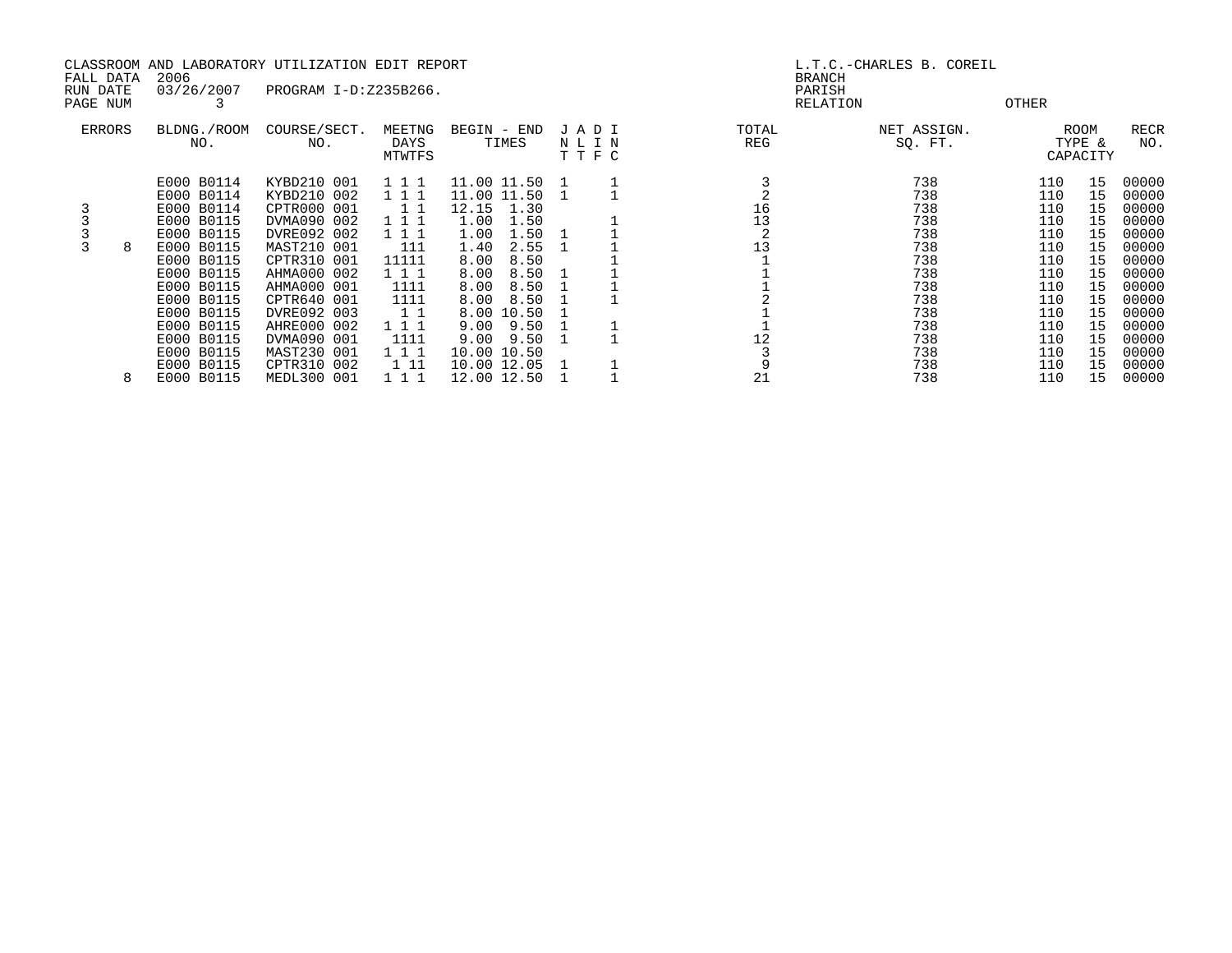|  | ERROR 1 - CLASS AND LABORATORY UTILIZATION FILE DOES NOT MATCH WITH BLDGS AND ROOMS FILE.<br>THE ROOM, BUILDING, AND CLASS FILES MUST ALL MATCH. IF THE ROOM NUMBER ON THE UTILIZATION IS CORRECT,<br>THE ROOM SHOULD TO BE ADDED TO THE ROOM FILE. |    |
|--|-----------------------------------------------------------------------------------------------------------------------------------------------------------------------------------------------------------------------------------------------------|----|
|  | ERROR 2 - THERE SHOULD BE AT LEAST ONE ENTRY IN THE DAYS-OF-WEEK-COURSE-MEETS FIELD.                                                                                                                                                                |    |
|  | ERROR 3 - BEGIN-END-TIME FIELDS MUST BE BETWEEN 06.00 AND 23.00                                                                                                                                                                                     | 54 |
|  | ERROR 4 - WARNING - CLASS TIME EXCEEDS 5 HOURS.                                                                                                                                                                                                     |    |
|  | ERROR 5 - ROOM TYPE INVALID FOR TEACHING CLASS, CLASSES CANNOT BE SCHEDULED IN ROOMS DESIGNATED AS CIRCULATION,<br>CUSTODIAL OR MECHANICAL.                                                                                                         |    |
|  | ERROR 7 - THE TOTAL REGISTRANTS FIELD MUST NOT BE BLANK OR ZEROS                                                                                                                                                                                    |    |
|  | ERROR 8 - WARNING - EXCEEDS THE CAPACITY OF THE ROOM BY 50% (IF THIS IS A JOINT CLASS ITS REGISTRANTS ARE INCLUDED).<br>PLEASE CHECK THE CAPACITY OF THE ROOM AS IT APPEARS ON THE ROOM FILE.                                                       | 6  |
|  | ERROR 9 - UNLESS THERE IS A JOINT CLASS, ALTERNATE WEEKS OR INCONSISTENT MEETING TIMES, THERE SHOULD BE NO DUPLICATES.                                                                                                                              |    |

| TOTAL ERRORS (INCLUDING WARNINGS)                                                                                                                                       | 61              |
|-------------------------------------------------------------------------------------------------------------------------------------------------------------------------|-----------------|
| TOTAL NUMBER OF RECORDS READ<br>TOTAL NUMBER OF RECORDS ACCEPTED FOR SPACE UTILIZATION COMPUTATION<br>NUMBER OF JOINT-CLASS RECORDS<br>NUMBER OF ALTERATE WEEKS RECORDS | 118<br>63<br>67 |
| NUMBER OF DIFFERENT TIMES RECORDS<br>NUMBER OF INCONSISTENT RECORDS                                                                                                     | 40              |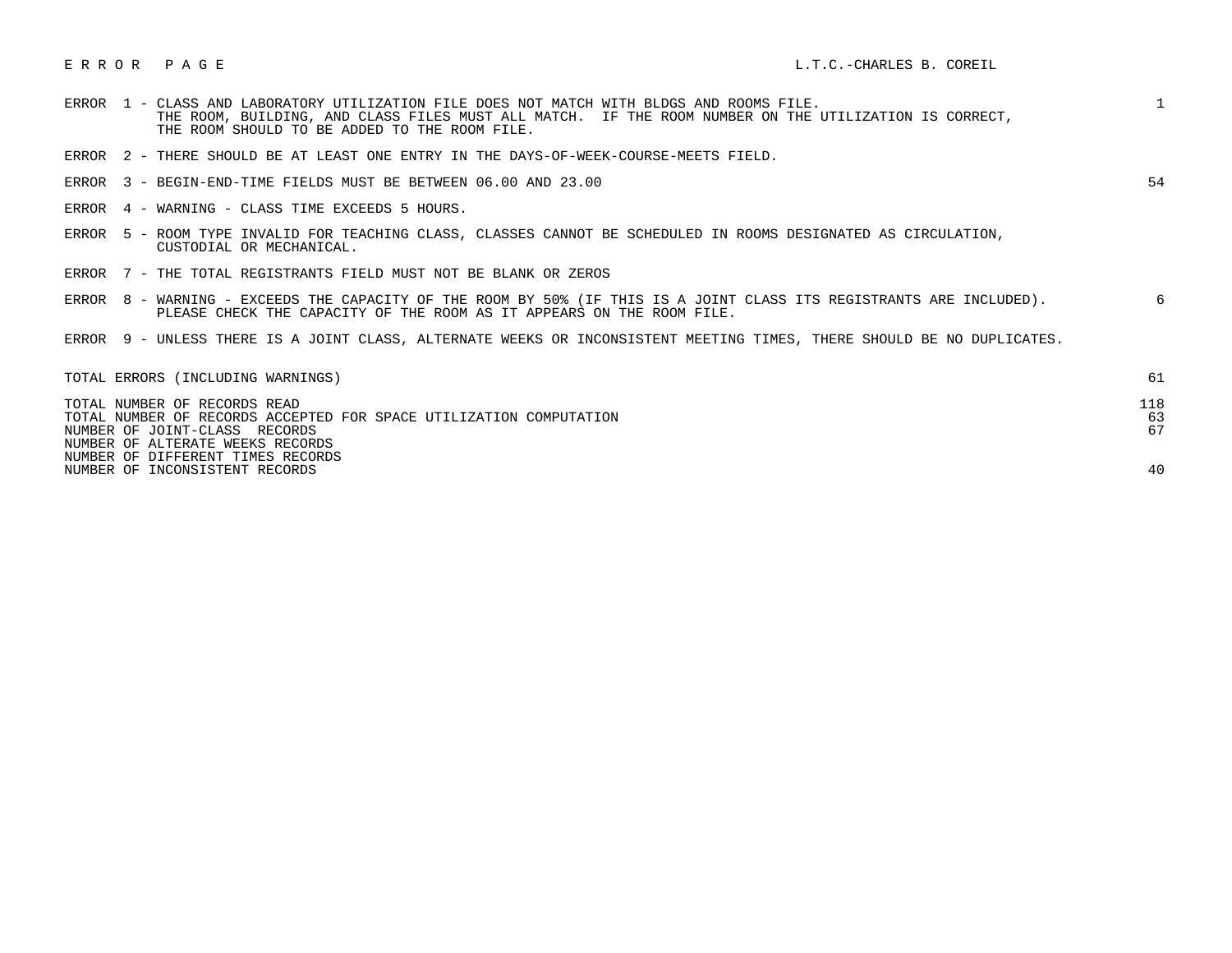|                                                                                      | DAY USE         | NIGHT USE       | TOTAL           |  |
|--------------------------------------------------------------------------------------|-----------------|-----------------|-----------------|--|
|                                                                                      | $(0600 - 1700)$ | $(1700 - 2300)$ | $(0600 - 2300)$ |  |
| *CLASSROOM FACILITIES                                                                |                 |                 |                 |  |
| TOTAL NUMBER OF ROOMS                                                                |                 |                 | 9               |  |
| TOTAL NUMBER OF STATIONS (CAPACITY)                                                  |                 |                 | 221             |  |
| WEEKLY STUDENT CONTACT HOURS                                                         | 1238            |                 | 1238            |  |
| WEEKLY TOTAL OF ROOMS AVAILABLE - COUNTED IN HALF HOUR INCREMENTS                    | 810             | 450             | 1260            |  |
| WEEKLY TOTAL OF ROOMS IN USE - COUNTED IN HALF HOUR INCREMENTS                       | 216             |                 | 216             |  |
| WEEKLY TOTAL OF STUDENT STATIONS AVAILABLE - COUNTED IN HALF HOUR INCREMENTS         | 19890           | 11050           | 30940           |  |
| WEEKLY TOTAL OF STATIONS AVAILABLE IN ROOMS IN USE - COUNTED IN HALF HOUR INCREMENTS | 5567            |                 | 5567            |  |
| WEEKLY TOTAL OF STATIONS IN USE - COUNTED IN HALF HOUR INCREMENTS                    | 2476            |                 | 2476            |  |
| PERCENT OF ROOMS IN USE TO ROOMS AVAILABLE                                           | 26.7            | $\cdot$ 0       | 17.1            |  |
| PERCENT OF STATIONS IN USE TO STATIONS AVAILABLE                                     | 12.4            | $\cdot$ 0       | 8.0             |  |
| PERCENT OF STATIONS IN USE TO STATIONS AVAILABLE IN OCCUPIED ROOMS                   | 44.5            | $\cdot$ 0       | 44.5            |  |
|                                                                                      |                 |                 |                 |  |
|                                                                                      | DAY USE         | NIGHT USE       | TOTAL           |  |
|                                                                                      | $(0600 - 1700)$ | $(1700 - 2300)$ | $(0600 - 2300)$ |  |
| <b>CLASSROOM</b>                                                                     |                 |                 |                 |  |
| TOTAL NUMBER OF ROOMS                                                                |                 |                 | 9               |  |
| TOTAL NUMBER OF STATIONS (CAPACITY)                                                  |                 |                 | 221             |  |
| WEEKLY STUDENT CONTACT HOURS                                                         | 1238            |                 | 1238            |  |
| WEEKLY TOTAL OF ROOMS AVAILABLE - COUNTED IN HALF HOUR INCREMENTS                    | 810             | 450             | 1260            |  |
| WEEKLY TOTAL OF ROOMS IN USE - COUNTED IN HALF HOUR INCREMENTS                       | 216             |                 | 216             |  |
| WEEKLY TOTAL OF STUDENT STATIONS AVAILABLE - COUNTED IN HALF HOUR INCREMENTS         | 19890           | 11050           | 30940           |  |
| WEEKLY TOTAL OF STATIONS AVAILABLE IN ROOMS IN USE - COUNTED IN HALF HOUR INCREMENTS | 5567            |                 | 5567            |  |
| WEEKLY TOTAL OF STATIONS IN USE - COUNTED IN HALF HOUR INCREMENTS                    | 2476            |                 | 2476            |  |
| PERCENT OF ROOMS IN USE TO ROOMS AVAILABLE                                           | 26.7            | $\cdot$ 0       | 17.1            |  |
| PERCENT OF STATIONS IN USE TO STATIONS AVAILABLE                                     | 12.4            | $\cdot$ 0       | 8.0             |  |
| PERCENT OF STATIONS IN USE TO STATIONS AVAILABLE IN OCCUPIED ROOMS                   | 44.5            | $\cdot$ 0       | 44.5            |  |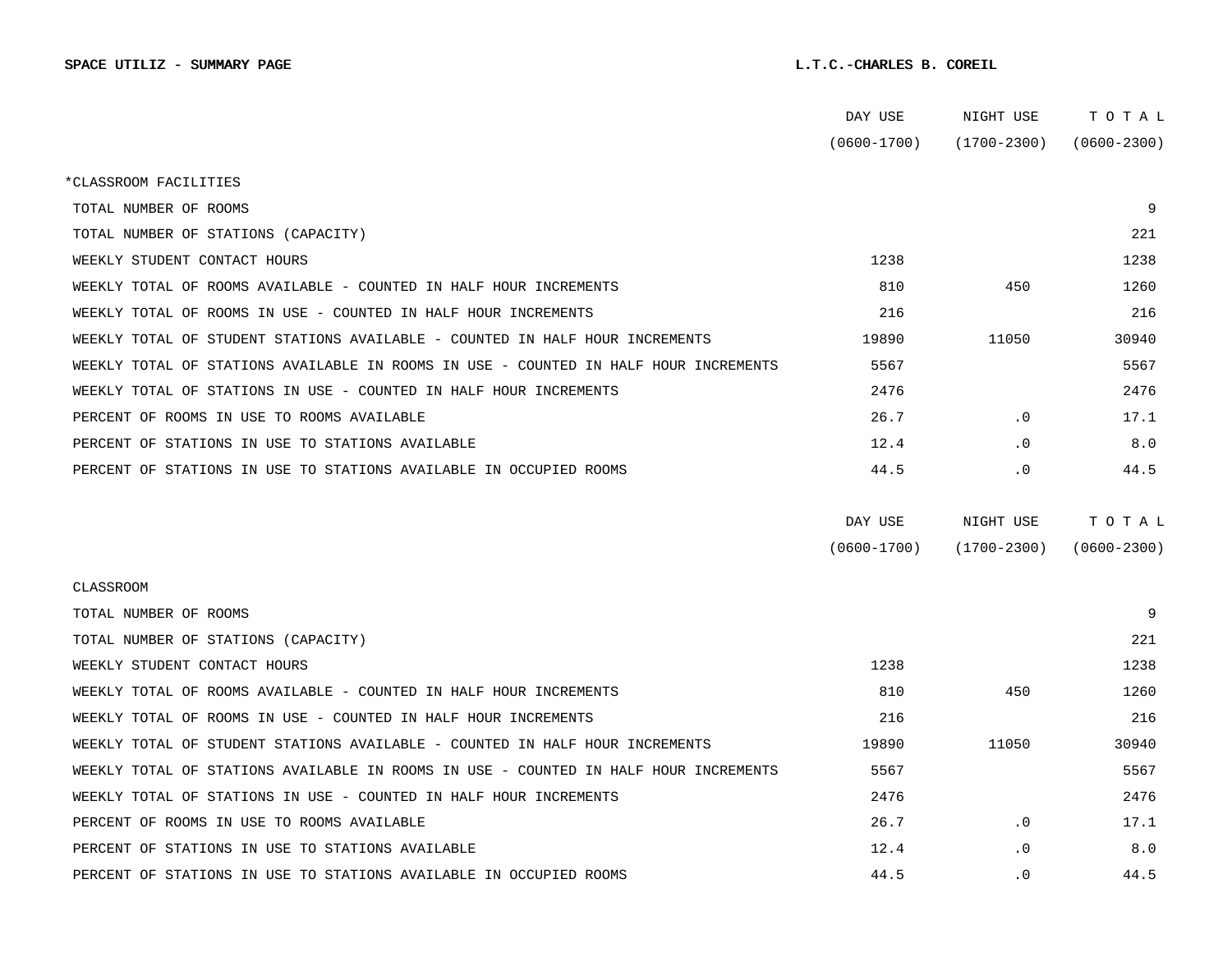|                                                                                      | DAY USE         | NIGHT USE       | TOTAL           |
|--------------------------------------------------------------------------------------|-----------------|-----------------|-----------------|
|                                                                                      | $(0600 - 1700)$ | $(1700 - 2300)$ | $(0600 - 2300)$ |
| *LABORATORY FACILITIES                                                               |                 |                 |                 |
| TOTAL NUMBER OF ROOMS                                                                |                 |                 | 2               |
| TOTAL NUMBER OF STATIONS (CAPACITY)                                                  |                 |                 | 15              |
| WEEKLY STUDENT CONTACT HOURS                                                         | 165             |                 | 165             |
| WEEKLY TOTAL OF ROOMS AVAILABLE - COUNTED IN HALF HOUR INCREMENTS                    | 180             | 100             | 280             |
| WEEKLY TOTAL OF ROOMS IN USE - COUNTED IN HALF HOUR INCREMENTS                       | 30              |                 | 30              |
| WEEKLY TOTAL OF STUDENT STATIONS AVAILABLE - COUNTED IN HALF HOUR INCREMENTS         | 1350            | 750             | 2100            |
| WEEKLY TOTAL OF STATIONS AVAILABLE IN ROOMS IN USE - COUNTED IN HALF HOUR INCREMENTS | 360             |                 | 360             |
| WEEKLY TOTAL OF STATIONS IN USE - COUNTED IN HALF HOUR INCREMENTS                    | 330             |                 | 330             |
| PERCENT OF ROOMS IN USE TO ROOMS AVAILABLE                                           | 16.7            | $\cdot$ 0       | 10.7            |
| PERCENT OF STATIONS IN USE TO STATIONS AVAILABLE                                     | 24.4            | $\cdot$ 0       | 15.7            |
| PERCENT OF STATIONS IN USE TO STATIONS AVAILABLE IN OCCUPIED ROOMS                   | 91.7            | $\cdot$ 0       | 91.7            |
|                                                                                      |                 |                 |                 |

| DAY USE         | NIGHT USE       | тотаь           |
|-----------------|-----------------|-----------------|
| $(0600 - 1700)$ | $(1700 - 2300)$ | $(0600 - 2300)$ |

| CLASS LABORATORY                                                                     |      |           |      |
|--------------------------------------------------------------------------------------|------|-----------|------|
| TOTAL NUMBER OF ROOMS                                                                |      |           |      |
| TOTAL NUMBER OF STATIONS (CAPACITY)                                                  |      |           | 12   |
| WEEKLY STUDENT CONTACT HOURS                                                         | 165  |           | 165  |
| WEEKLY TOTAL OF ROOMS AVAILABLE - COUNTED IN HALF HOUR INCREMENTS                    | 90   | 50        | 140  |
| WEEKLY TOTAL OF ROOMS IN USE - COUNTED IN HALF HOUR INCREMENTS                       | 30   |           | 30   |
| WEEKLY TOTAL OF STUDENT STATIONS AVAILABLE - COUNTED IN HALF HOUR INCREMENTS         | 1080 | 600       | 1680 |
| WEEKLY TOTAL OF STATIONS AVAILABLE IN ROOMS IN USE - COUNTED IN HALF HOUR INCREMENTS | 360  |           | 360  |
| WEEKLY TOTAL OF STATIONS IN USE - COUNTED IN HALF HOUR INCREMENTS                    | 330  |           | 330  |
| PERCENT OF ROOMS IN USE TO ROOMS AVAILABLE                                           | 33.3 | $\cdot$ 0 | 21.4 |
| PERCENT OF STATIONS IN USE TO STATIONS AVAILABLE                                     | 30.6 | $\cdot$ 0 | 19.6 |
| PERCENT OF STATIONS IN USE TO STATIONS AVAILABLE IN OCCUPIED ROOMS                   | 91.7 | $\cdot$ 0 | 91.7 |